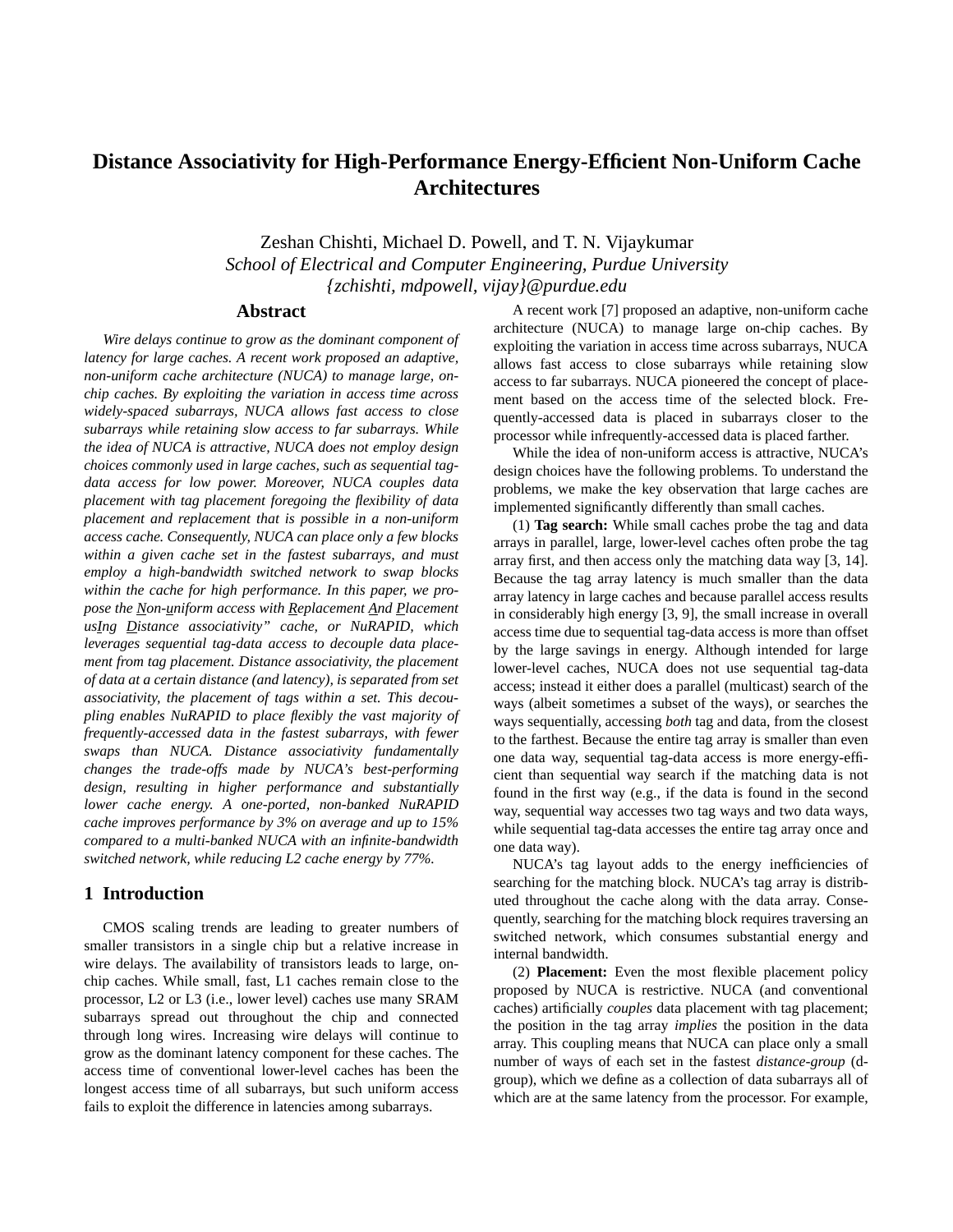in a 16-way set-associative NUCA cache, this number may be two — i.e., two specific ways of each set may be in the fastest d-group. As long as the frequently-accessed ways within a set are fewer than this number, their access is fast. However, if a "hot" set has more frequently-accessed ways, the accesses are not all fast, even though the fastest d-group is large enough to hold all the ways of the set. To mitigate this problem, NUCA uses a policy of promoting frequently-accessed blocks from slower to faster d-groups, by swapping the ways within a set. These swaps are energy-hungry and also consume substantial internal bandwidth.

(3) **Data Array Layout:** While [7] considered several dgroup sizes, the best design choice for NUCA was to divide the cache into many, small d-groups (e.g., many 64-KB d-groups) to provide a fine granularity of access times. In conventional large caches, the bits of individual cache blocks are spread over many subarrays for area efficiency, and hard- and soft-error tolerance. While [7] does not consider error tolerance, doing so would require a NUCA cache block to be spread over only one d-group to achieve the same latency for all the bits in the block. Unfortunately, NUCA's design choice of small d-groups would constrain the spread to only a few small subarrays while conventional caches spread the bits over a much larger space (e.g., the 135 subarrays making up the 3-MB L3 in Itanium II [14]).

(4) **Bandwidth:** To support parallel tag searches and fast swaps, NUCA's best design assumes a multi-banked cache and a complicated, high-bandwidth switched network among the subarrays of the cache ([7] considered a non-banked design without the switched network, but found that design inferior). While the bandwidth demand due to NUCA's tag searches and swaps is artificial, the real bandwidth demand from the CPU is filtered by L1 caches and MSHRs. As such, the real demand for lower-level cache bandwidth is usually low and does not justify the complexity of multibanking and a switched network.

To address problem (1) we use a sequential tag-data access with a centralized tag array which is placed close to the processor. To address problem (2), we make the key observation that sequential tag-data access creates a new opportunity to *decouple* data placement from tag placement. Because sequential tagdata access probes the tag array first, the exact location in the data array may be determined even if there is no implicit coupling between tag and data locations. This decoupling enables *distance associativity,* which allows a completely flexible choice of d-groups for data placement, as opposed to NUCA's set-associativity-restricted placement. Hence, unlike NUCA, all the ways of a hot set may be placed in the fastest d-group. To allow the working set to migrate to the fastest d-group, we swap data out of d-groups based on *distance replacement* within the d-group, although eviction from the cache is still based on *data replacement* within the set.

To address problem (3), we use a few, large d-groups instead of NUCA's many, small d-groups. Our large (e.g. 2-MB) dgroups retain the area-efficiency and fault-tolerance advantages of spreading cache blocks over many subarrays. Because of the higher capacity of our large d-groups and our flexible placement, the pressure on our fastest d-group is significantly lower.

Therefore, we do not need to swap blocks in and out of dgroups as often as NUCA. Though our larger d-groups may be slower than NUCA's smaller d-groups, the reduction in swaps more than offsets the longer latency. This reduction in data movement combined with elimination of parallel tag searches reduces bandwidth demand, obviating NUCA's multiple banks and switched network mentioned in problem (4).

In solving these problems, this paper shows that distance associativity *fundamentally* changes the trade-offs made by NUCA's best-performing design, resulting in higher performance and substantially lower energy.

While sequential tag-data access and non-uniform access are not new, the novel contributions of this paper are:

- **•** Our leverage of sequential tag-data access to introduce the concept of distance associativity.
- **•** Our strategy of using a few, large d-groups.
- **•** Our distance-placement and distance-replacement policies. Because our policies require fewer swaps, our cache has 61% fewer d-group accesses than NUCA.
- **•** Over 15 SPEC2K applications, our one-ported, nonbanked cache improves performance by 3% on average and up to 15% over a multi-banked NUCA with an infinite-bandwidth switched network, while consuming 77% less dynamic cache energy. Our cache reduces processor energy-delay by 7% compared to both a conventional cache and NUCA.

In [Section 2](#page-1-0) we discuss NuRAPID caches. In [Section 3,](#page-4-0) we discuss layout of large caches into subarrays for area efficiency and fault tolerance and the floorplan concepts behind d-groups. [Section 4](#page-5-0) describes our experimental methodology and [Section 5](#page-6-0) our results. In [Section 6](#page-11-0) we discuss related work. We conclude in [Section 7](#page-11-1).

## <span id="page-1-0"></span>**2 Distance Associativity**

We propose the "Non-uniform access with Replacement And Placement usIng Distance associativity" cache, or *NuRAPID*. As shown in [Figure 1,](#page-2-0) NuRAPID divides the data arrays into several d-groups, with different access latencies. Upon a cache access, the tag array is accessed before the data array (sequential tag-data access as discussed in [Section 1](#page-0-0).) The decoupling of placement in the two arrays allows blocks within a set to be placed within the same d-group, such as blocks A and B in the figure, or different d-groups, such as blocks C and D. Distance associativity is a data placement flexibility and should not be confused with tag placement and the index-to-set mapping of set associativity. We maintain conventional set associativity in the tag array and manage distance associativity separately.

We first discuss distance-associative (d-a) placement and implementation. Then we explain replacement in NuRAPID. In our discussion of placement and replacement, we contrast our design to the dynamic-NUCA (D-NUCA, not to be confused with d-groups) scheme, the best-performing policy proposed in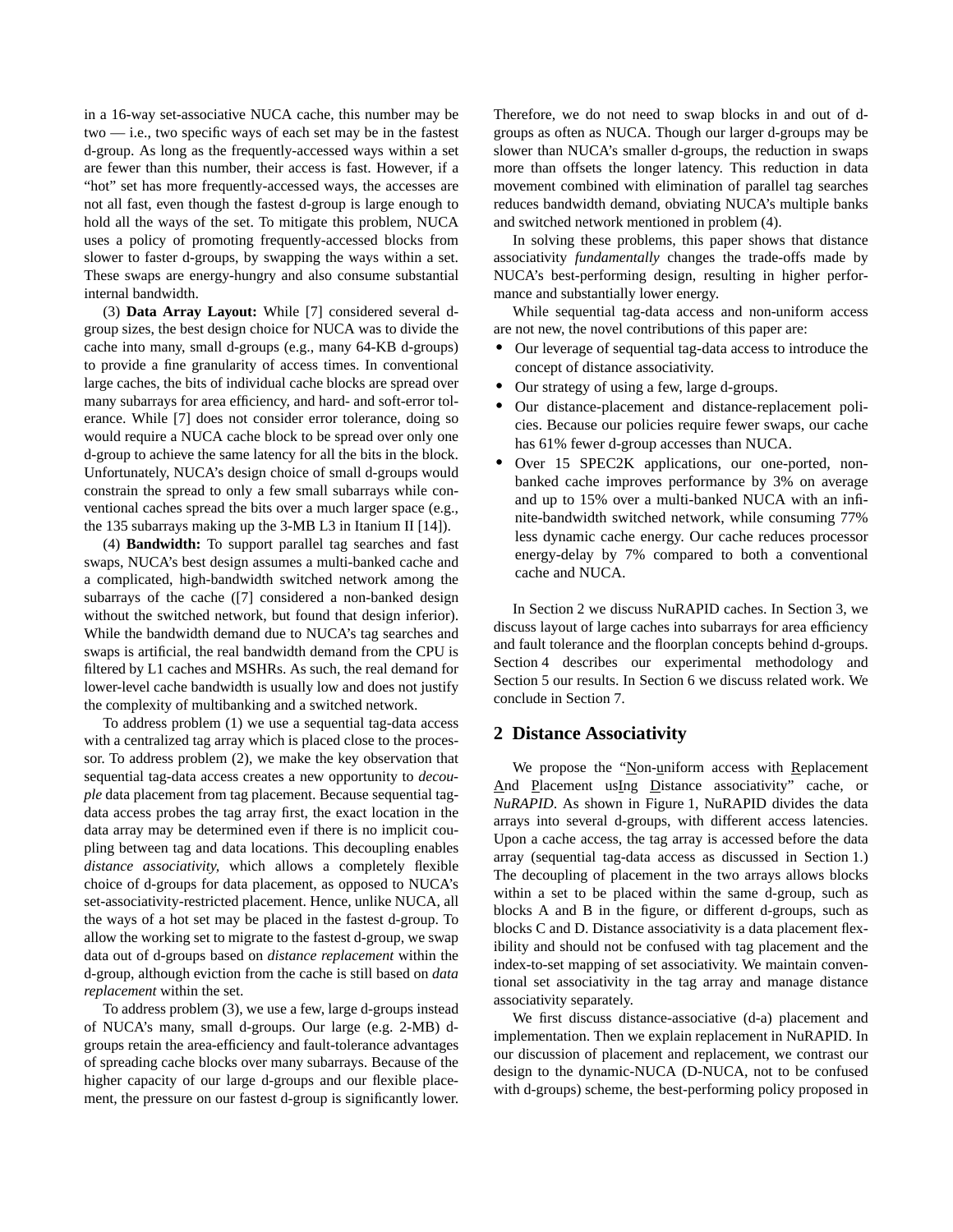

<span id="page-2-0"></span>[7]. We then discuss bandwidth and timing issues. Finally, we discuss optimizations and implementation simplifications for NuRAPID.

## <span id="page-2-1"></span>**2.1 Distance-Associative Placement**

The key to a successful memory system, whether a conventional cache hierarchy, D-NUCA, or NuRAPID, is to place frequently-accessed data where it may be accessed quickly. A conventional cache hierarchy attempts to meet this goal by placing recently accessed data in the fastest level (or all levels when inclusion is maintained).

To meet this goal, D-NUCA "screens" cache blocks to determine if they merit placement in the fastest d-group by initially placing a block in the slowest d-group and then moving it to faster d-groups after additional accesses. (in D-NUCA terms, a d-group consists of the ways within a bank-set having the same latency.) This conservative screening process is necessary because space in the fastest d-group is quite limited. Unfortunately, this conservative initial placement policy is costly in both performance and energy. D-NUCA's placement policy requires that initial accesses are slow, and the repeated promotion operations for a block cause high-energy swaps.

It would seem that initially placing a block in the fastest dgroup (instead of the slowest) might alleviate both the performance and energy problems for D-NUCA. However, this initial placement policy would require demoting a frequentlyaccessed block within the same set to a slower d-group upon every cache miss. The tendency of individual sets to be "hot" with many accesses to many ways over a short period makes such a policy undesirable. In fact, [7] evaluates such an initial placement policy and concludes that it is less effective. The setassociativity-coupled placement in D-NUCA makes space in the fastest d-group too valuable to "risk" on a block that may be accessed only a few times.

NuRAPID, in contrast to D-NUCA, can place blocks from any number of ways within a set in any d-group. Because of this flexibility, NuRAPID can place *all* new cache blocks in the fastest d-group without demoting a member of the same set to a slower d-group. This policy makes the initial accesses to a block fast, and allows many blocks in a hot set (up to the set associativity of the tag array), to be placed in the fastest dgroup. This change in the initial placement is one of the fundamental changes in design choices afforded by distance associativity, as mentioned in [Section 1](#page-0-0).

Distance associativity is implemented by introducing a *forward pointer*, completely decoupling distance placement from tag array placement. A forward pointer, which allows an entry in the tag array to point to an arbitrary position within the data subarrays, is added for each entry in the tag array as shown in [Figure 1](#page-2-0). The figure shows a tag array with forward pointers for blocks (e.g., block A has a forward pointer to d-group<sub>0</sub> frame<sub>1</sub>). A tag match occurs in the same way as in a conventional setassociative cache with sequential tag-data access. However, the successful tag match now returns the hit signal and a forward pointer which is used to look up the data array. Because the tag array outputs the forward pointer in parallel with the tag, the only minimal impact on access speed is that the tag array is a little wider than usual. While the tag match is still set associative (i.e., in an n-way cache, only n blocks within a set may be present in the tag array), the data array is fully distance associative in that any number of blocks within a set may be placed in a d-group.

### <span id="page-2-2"></span>**2.2 Distance-Associative Replacement**

We establish a novel replacement policy for NuRAPID that complements the use of d-groups. Conventional caches are concerned only with data replacement, defined as the choice of which block to evict from the cache. Distance associativity adds a new dimension, distance replacement, which concerns the replacement of a far block with a closer one. The key difference between data replacement and distance replacement is that data replacement involves evicting a block from the cache. Distance replacement *does not evict any block from the cache*, but instead swaps blocks within the cache. Conventional caches couple replacement in the tag array to replacement in the data array; it does not make sense in a conventional cache to replace data in one way with data from another, because all ways are equivalent.

Because D-NUCA's tag and data placement are coupled, its data replacement and distance replacement policies are also coupled. Both forms of replacement occur within a single set, and both are accomplished by swapping blocks in a cache set that are in d-groups of adjacent-latencies. We call this policy bubble replacement because it is like a bubble sort; frequentlyaccessed blocks bubble toward the fastest set. For data replacement, bubble replacement means that D-NUCA evicts the block in the slowest way of the set. The evicted block may not be the set's LRU block. For distance replacement, bubble replacement means that blocks must bubble all the way from the slowest to fastest set before having fast access time, and vice-versa before eviction.

In contrast, NuRAPID uses a completely flexible distance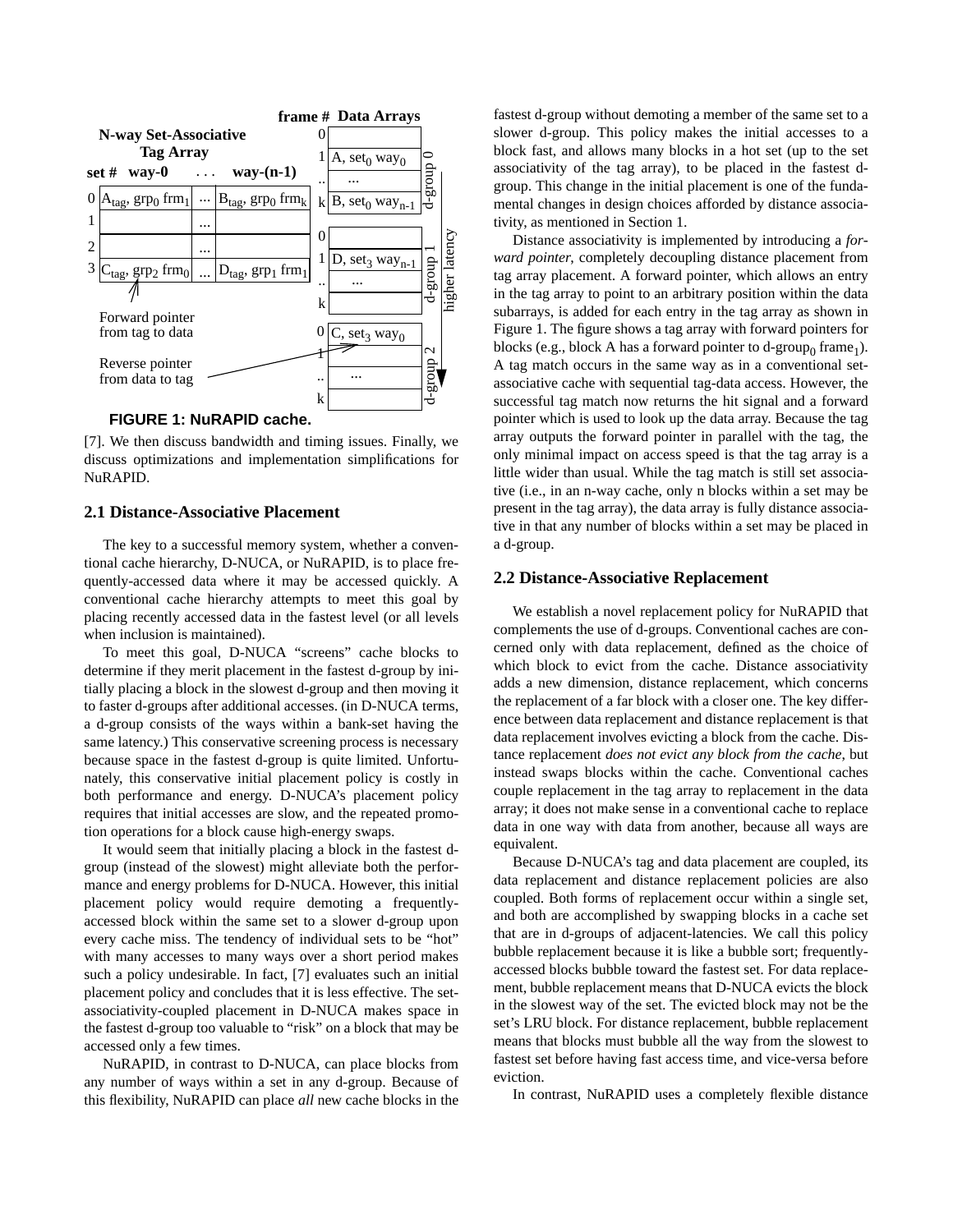

### <span id="page-3-0"></span>**FIGURE 2: NuRAPID replacement. (left) Before placing block A. (right) After placing block A.**

replacement policy that is independent of data replacement. In distance replacement, when a block needs to be placed in or migrated to a d-group, another block currently in that d-group is moved to a slower d-group, *even if the concerned blocks are not in the same set*. Distance replacement has the advantage of selecting the block to demote from among a large d-group (e.g., a d-group may be 2-MB) while D-NUCA's choice is limited to selecting from among the much smaller set (e.g., an 16-way or 32-way set). Of course, data replacement is still necessary in NuRAPID (i.e., evicting data from the cache, not just a dgroup). However NuRAPID completely decouples distance replacement from data replacement. Consequently, the specific data replacement policy (e.g., LRU, random) may be *different* from the specific distance-replacement policy, as described in [Section 2.4.2.](#page-4-1)

We illustrate our distance replacement by means of an example in [Figure 2](#page-3-0). The cache has 3 d-groups, and d-group 0 is the fastest. A cache miss has occurred, and block-A is to be placed in the cache. First, space must be created in the tag array within the set for block A; therefore a block from A's set, say block Z, is evicted from the cache using conventional data replacement. This data replacement creates an empty frame somewhere within one of the d-groups; in our example it happens to be d-group 1.

According to our placement policy ([Section 2.1](#page-2-1)), the new block A is to be placed in d-group 0. Therefore, unless there is an empty frame within d-group 0, an existing block in d-group 0 must be replaced. Our distance replacement chooses a block within d-group 0, which may or may not be in the same set as block A. In the example, block B, a member of another set, is chosen for demotion to d-group 1.

Our policy chooses block B for distance replacement, but to demote B to d-group 1, we must update the forward pointer for block B to point to its new location. To do so, we must find the tag entry for block B. In a conventional cache, the data array does not provide an explicit pointer to the tag array because the two are coupled and the mapping is implied.

To provide the location of the tag entry in the decoupled NuRAPID, we introduce a *reverse pointer* within the frame that



group 0.

locates the tag entry for each block. [Figure 1](#page-2-0) and [Figure 2](#page-3-0) show the reverse pointer for a block X as "set<sub>i</sub> way<sub>j</sub>". Each data frame contains a reverse pointer that can point to any location within the tag array, just as the forward pointer can point to any location within the data array. In [Figure 2](#page-3-0), we use B's reverse pointer to locate the tag entry for block B and update B's forward pointer. Much like the forward pointer, the data array outputs the reverse pointer in parallel with the data, the only minimal impact on access speed is that the data array is a little wider than usual.

The demotion is complete when block B is moved into the empty frame (vacated by block Z) in d-group 1. If there had not been an empty frame in d-group 1, then distance replacement would have created space for block B within d-group 1 by demoting another block to d-group 2. However, *at no time does distance replacement evict a block from the cache*. Upon a cache miss, conventional data replacement evicts a block from the cache, creating an empty frame within some d-group. If the empty frame is in d-group 0, which will occur if all members of a set are in d-group 0, the new block simply occupies that frame with no demotions necessary. If the evicted block was in a slower d-group, demotions occur d-group by d-group until an empty frame is filled by a demoted block. Once an empty frame is filled, no additional demotions are necessary. In the worst case, where the block is evicted from the slowest of n d-groups, n-1 demotions will be required.

## <span id="page-3-1"></span>**2.3 Distance-Associative Bandwidth and Timing**

The reduction in swaps for NuRAPID compared to D-NUCA significantly reduces bandwidth requirements. To provide high bandwidth and allow many tag searches and swaps to occur simultaneously, D-NUCA needs a multi-banked cache with full-fledged switched network among d-groups ([7] considers designs without multibanking and network, and found them to be inferior). In contrast, NuRAPID uses only one port and is not banked, permitting only one operation to occur at a time. For example, any outstanding swaps must complete before a new access is initiated. In [Section 5.4](#page-9-0) we show that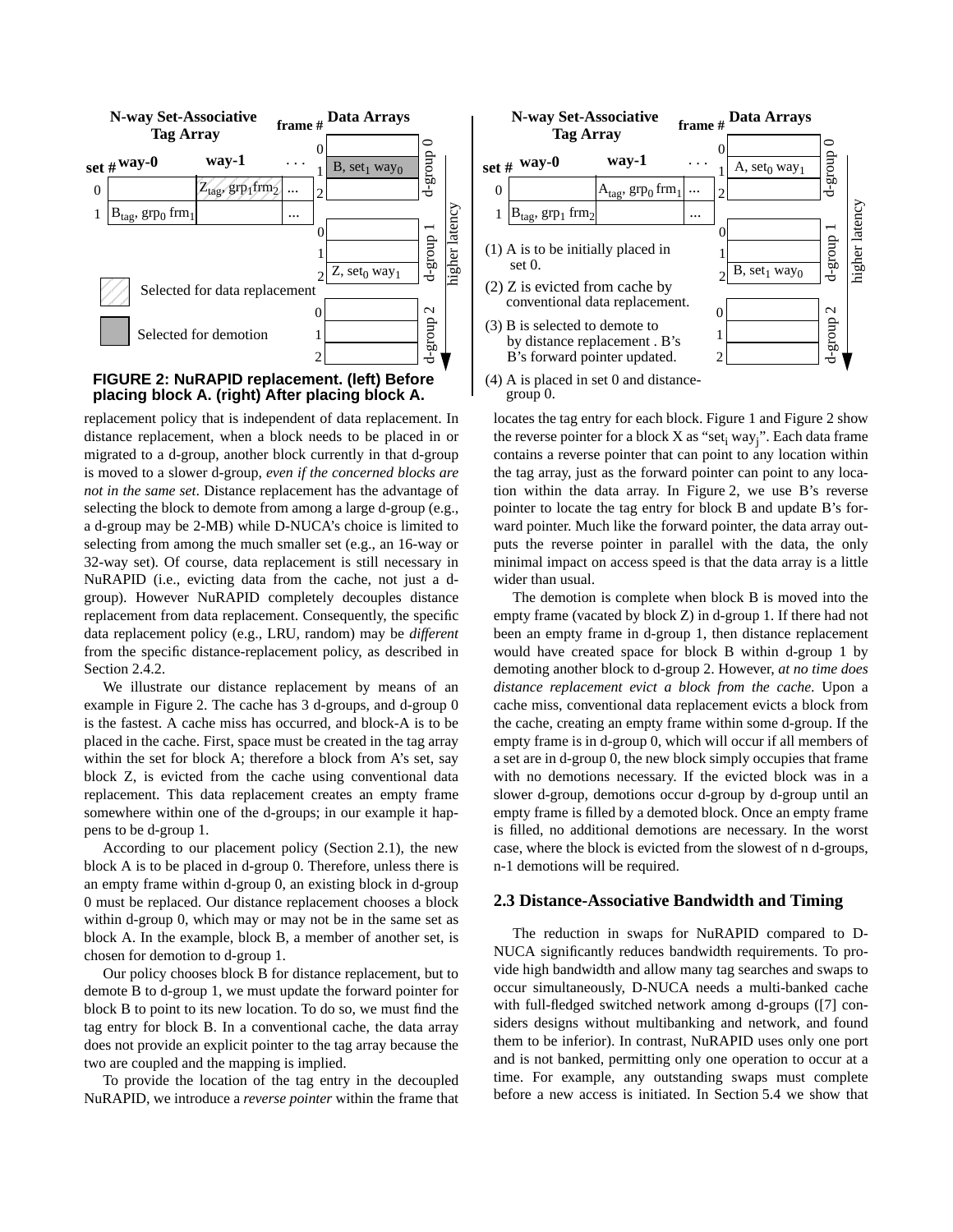because of greatly-reduced swaps and elimination of parallel tag searches, NuRAPID's performance is not hindered by the reduced bandwidth. Thus, distance associativity fundamentally changes the trade-offs by removing the artificial high-bandwidth needs of D-NUCA, as mentioned in [Section 1](#page-0-0).

## **2.4 Optimizations and Simplifications**

In this section, we discuss optimizations and simplifications for NuRAPID. These techniques reduce energy and hardware complexity and improve NuRAPID performance.

### <span id="page-4-4"></span>**2.4.1 Distance Placement and Distance Replacement**

The distance placement and distance replacement policies discussed in [Section 2.1](#page-2-1) and [Section 2.2](#page-2-2) assume that blocks are initially placed into the fastest d-group and then demoted by distance replacement. Blocks were not *promoted* from a slow to fast d-group. We call this a *demotion-only* policy.

Disallowing promotions may be undesirable because a frequently-accessed block may become stuck in a slow d-group. To prevent this problem, we propose two optimizations that add promotions to the basic distance replacement policy described in [Section 2.2](#page-2-2). In a *next-fastest* promotion-policy, when a cache block in any d-group other than the fastest is accessed, we promote it to the next-fastest d-group (correspondingly demoting the LRU-block in the faster d-group). While the next-fastest policy may seem similar to bubble replacement within cache sets in D-NUCA, it is key to note that our promotions and demotions occur within large d-groups, not cache sets. An alternative is the *fastest* promotion policy. In this policy, when a cache block in any d-group other than the fastest is accessed, we promote it to the fastest d-group (correspondingly applying distance replacement if demoting other blocks). In addition to the demotion-only policy, we evaluate both promotion policies in [Section 5.2.](#page-7-0)

#### <span id="page-4-1"></span>**2.4.2 Data- and Distance-Replacement Policies**

For data replacement, we use conventional LRU to select an individual block from a set for eviction from the cache. Distance replacement must be handled differently because dgroups are large and contain many cache blocks (e.g., 16384 cache blocks in a 2-MB d-group). Tracking true-LRU among thousands of cache blocks is not comparable to tracking LRU among a handful of ways in a cache as in data replacement. While using LRU as the selection policy for distance replacement is desirable for performance, its implementation may be too complex. The size of LRU hardware is of  $O(n^2)$  in the number of elements being tracked [12].

Approximate-LRU can reduce the complexity but still may be undesirable for large d-groups. Random replacement provides a simpler alternative but risks accidental demotion of frequently-accessed blocks. Promotion policies such as nextfastest and fastest, discussed in the previous subsection, compensate for these errors by re-promoting those blocks. In [Section 5.3.1](#page-8-0) we show that using random replacement over true LRU for distance replacement has minimal impact on the performance of NuRAPID.



### <span id="page-4-2"></span>**2.4.3 Restricting Distance Associativity**

[Section 2.1](#page-2-1) and [Section 2.2](#page-2-2) assume that the forward pointer in the tag array may point to any arbitrary cache block within any d-group, and that the reverse pointer may point to any arbitrary tag-array-entry. This complete flexibility may result in undesirably large forward and reverse pointers.

For example, in an 8-MB cache with 128B blocks, 16-bit forward and reverse pointers would be required for complete flexibility. This amounts to 256-KB of pointers. While only a 3% overhead compared to the total cache size, such overhead may be undesirable in some situations. (For reference, the 51 bit tag entries for this 64-bit-address cache are a 5% overhead.)

There are two considerations for the size of the forward and reverse pointers. The first is that as block sizes increase, the size of the pointers (in addition to the size of the tag array) will decrease. Large caches are trending toward larger block sizes. The second is that the pointer overhead can be substantially reduced by placing small restrictions on data placement within d-groups. If our example cache has 4 d-groups, and we restrict placement of each block to 256 frames within each d-group, the pointer size is reduced to 10 bits. Because of the advantages of NuRaPID, we believe the pointer overhead is acceptable.

### <span id="page-4-0"></span>**3 Layout**

In this section, we discuss the data-array layout of large caches, whether conventional, NUCA, or distance associative, into many subarrays, and explain why using a small number of large d-groups for data is also desirable from a layout standpoint. (The tag array is small and is not relevant to this discussion.)

## <span id="page-4-3"></span>**3.1 Conventional Data Array Floorplan and Circuitry**

Large caches are made up of many SRAM subarrays to optimize for access time, area, and energy consumption. For example, the 3-MB L3 cache in the Itanium II consists of 135 subarrays that are laid out approximately in an L shape [14]. The block address is divided into a row address, determining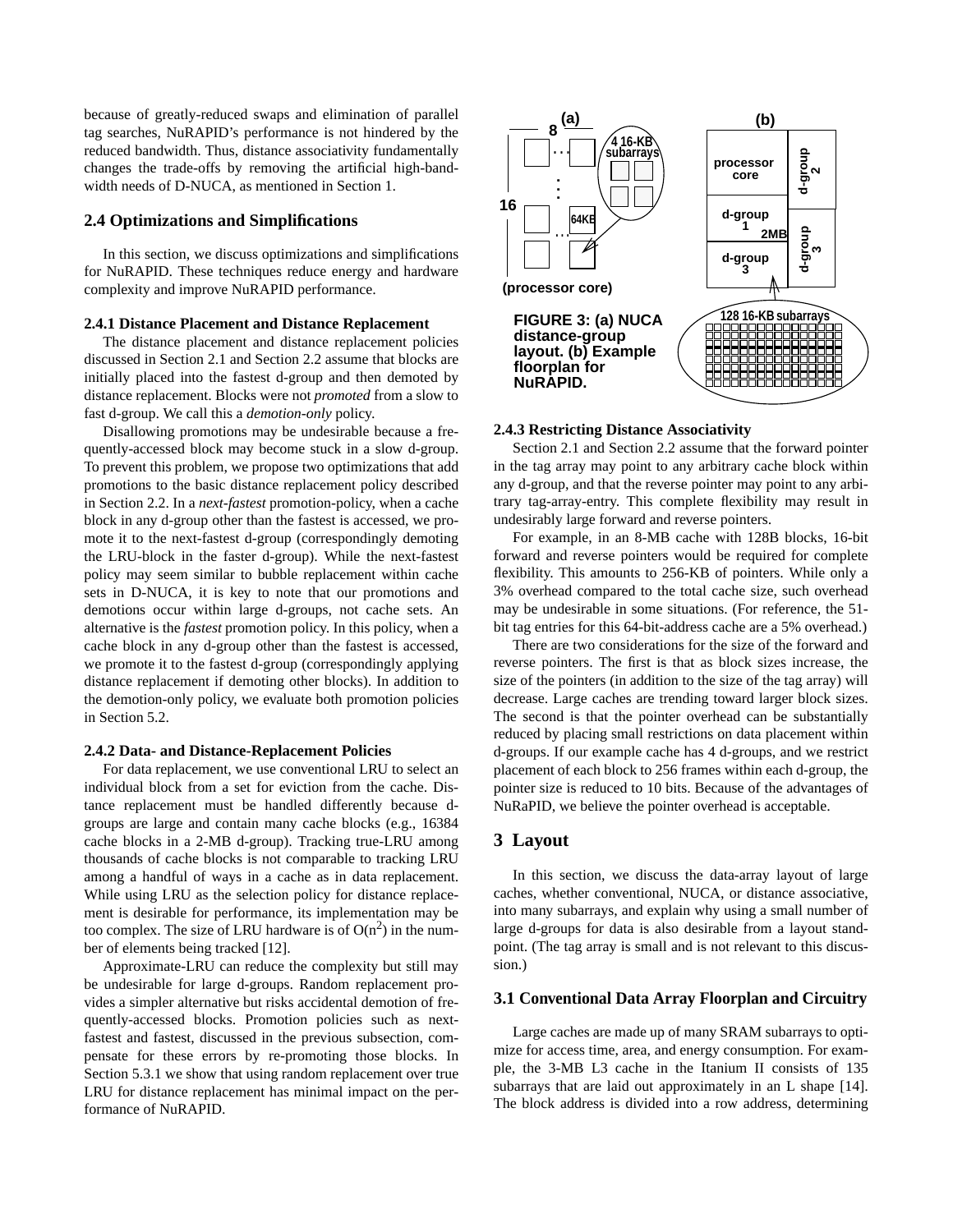which rows of which subarrays contain the block, and a column address, determining which columns of that row contain the block. When the cache is accessed, portions of the block are read from many subarrays. Because the columns of each block are spread among several subarrays, column muxes are required to reassemble the output into a complete block.

There are several reasons for spreading individual blocks among several subarrays. First, if each subarray row were to contain bits from only one block, then the address row decoders would be required to pinpoint the exact location of the block within a specific row of a specific subarray before choosing a subarray, and the output of the subarrays would be wires that contain no selection logic. From a circuit standpoint, such large decoders or muxes are undesirable. For example, it is preferable to have a 5-to-1 decoder and 2, 2-to-1 muxes over a single 10-to-1 decoder. Placing the contents of several blocks in each subarray row distributes the task of identifying a block's location between the address row decoders and the output column muxes.

Second, distributing blocks among subarrays facilitates use of spare subarrays to compensate for defects caused by hard errors. Spare subarrays are often included in a design to protect against hard errors. The L3 cache in the Itanium II contains 2 spare subarrays out of a total of 135 [14]. During chip testing, defective subarrays are identified and permanently unmapped from the cache using on-die fuses. If the selection logic is spread between the address row decoders and the output column muxes as discussed above, row decoders may point to both defective and non-defective subarrays. The correct data is statically selected (with permanent fuses) using *only* the column muxes, avoiding interference with the more complex address row decoders. This configuration also allows many blocks (that share common row addresses) to share a small number of spare subarrays.

Third, distributing blocks among subarrays helps reduce the chance of data corruption due to soft errors caused by alpha particle strikes. Large caches often contain extra subarrays for error-correcting-code (ECC). If error-corrected data is physically spread among several subarrays, it is less likely that an alpha particle strike will corrupt more bits than are protected by ECC.

| Issue width        |                                                               |
|--------------------|---------------------------------------------------------------|
| RUU                | 64 entries                                                    |
| LSQ Size           | 32 entries                                                    |
| L1 i-cache         | 64K, 2-way, 32 byte blocks, 3 cycle<br>hit, 1 port, pipelined |
|                    |                                                               |
| L1 d-cache         | 64K 2-way, 32 byte blocks, 3 cycle                            |
|                    | hit, 1 port, pipelined, 8 MSHRs                               |
| Memory latency     | $130$ cycles $+4$ cycles per 8 bytes                          |
| Branch predictor   | 2-level, hybrid, 8K entries                                   |
| Mispredict penalty | 9 cycles                                                      |

<span id="page-5-1"></span>**Table 1: System parameters.**

## **3.2 NUCA Data Arrays**

Unfortunately the best-performing NUCA is not amenable to these large cache design considerations. While [7] considers several d-group sizes, the best-performing NUCA uses a large number of small d-groups. For example, the 8-MB, 16-way NUCA has 128, 64-KB d-groups, as shown in [Figure 3](#page-4-2)(a). Each of the d-groups is limited to a small number of block addresses, has its own tag, and must be accessed independently, meaning blocks cannot be distributed in subarrays across the small d-groups. This restriction violates the considerations discussed in [Section 3.1](#page-4-3). For example, a spare subarray cannot be shared across blocks in different d-groups in NUCA, because 1) the d-groups do not share common row addresses, and 2) the d-groups may have different access latencies.

## **3.3 NuRAPID Cache Data Arrays**

To exploit the variation in access time between close and far subarrays while retaining the advantages of distributing data among several subarrays, NuRAPID uses a few large d-groups (in contrast to NUCA's numerous small d-groups). An example floorplan for an 8-MB, 8-way, NuRAPID with 4 d-groups is shown in [Figure 3](#page-4-2)(b). Each d-group in NuRAPID contains many more subarrays than those in NUCA. We use a typical Lshaped floorplan for NuRAPID with the processor core in the unoccupied corner. It should be noted that distance associativity is not tied to one specific floorplan; many floorplans are possible but all will have many subarrays and substantial wire delays to reach distant subarrays.

While the advantages from [Section 3.1](#page-4-3) are retained, the large d-groups will have longer latencies than the smaller dgroups in NUCA. However, the access latency of distant subarrays is dominated by the long wires between the subarrays and the core. Therefore, many similarly-distant subarrays may be combined into one d-group which shares a large number of block addresses, column muxes, and data blocks, without significantly compromising access time.

Because d-groups in NuRAPID are larger than those of NUCA, latency of the fastest d-group in NuRAPID will of course be longer than that of the fastest d-group in NUCA. However, we show in [Section 5.4](#page-9-0) that the impact of the longer latency is more than offset by the reduction in swaps.

## <span id="page-5-0"></span>**4 Methodology**

[Table 1](#page-5-1) shows the base configuration for the simulated systems. We perform all our simulations for 70 nm technology, with a clock frequency of 5 GHz. Our base configuration has a 1-MB, 8-way L2 cache with 11-cycle latency, and an 8-MB, 8 way L3 cache, with 43-cycle latency. Both have 128-B blocks. We use the same configuration for L2 and L3 in our base case as used by [7] in their comparison with multi-level cache.

For NUCA evaluation, we assume an 8-MB, 16-way D-NUCA L2 cache with 8 d-groups per set. This configuration is the same as the one mentioned as the optimal configuration in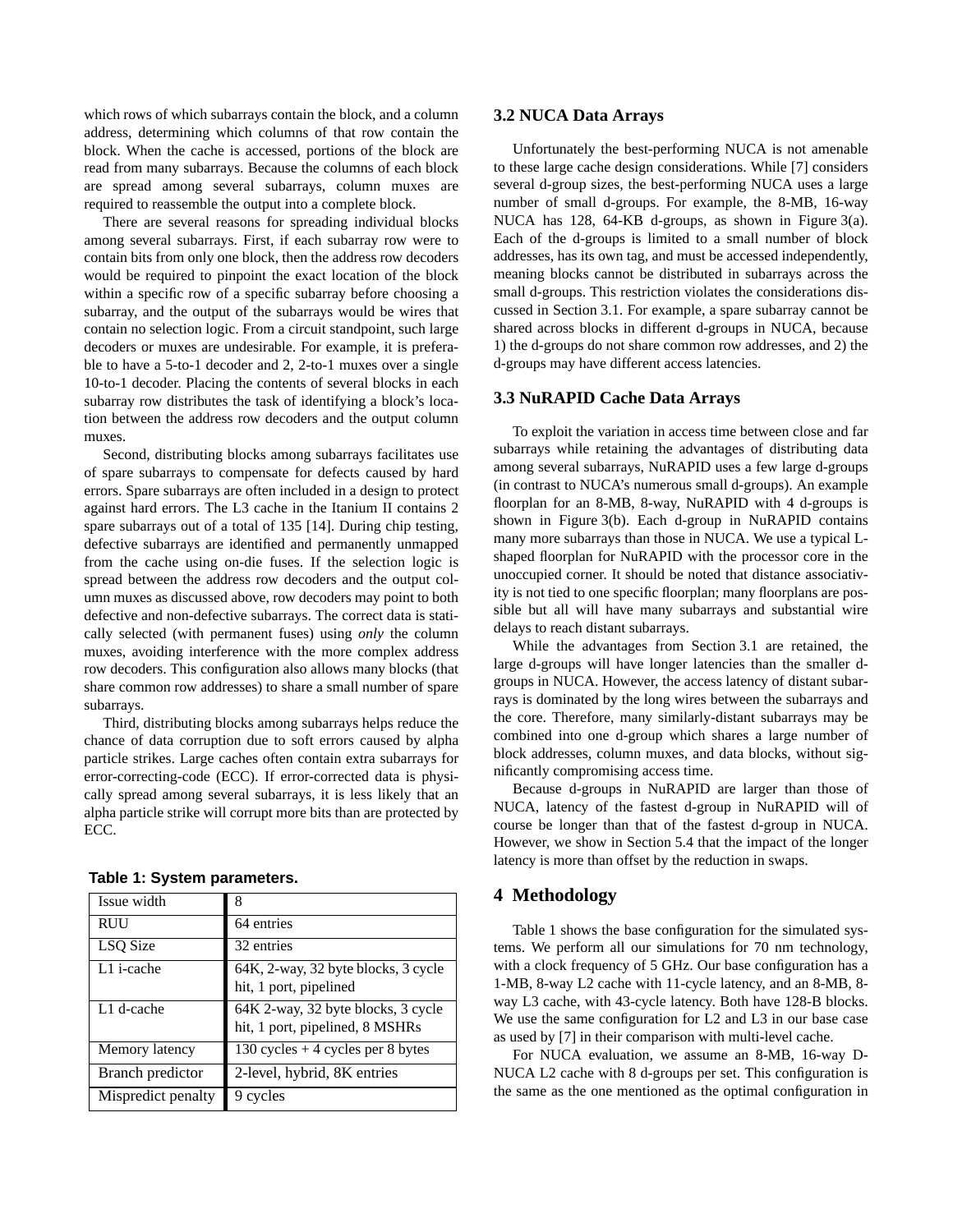| Operation                                                     | Energy       |
|---------------------------------------------------------------|--------------|
| Tag + access: closest of 4, 2-MB d-groups                     | 0.42         |
| Tag + access: farthest of 4, 2-MB d-groups (includes routing) | 3.3          |
| Tag + access: closest of 8, 1-MB d-groups                     | 0.40         |
| Tag + access: farthest of 8, 1-MB d-groups (includes routing) | 4.6          |
| Tag + access: closest 64-KB NUCA d-group                      | 0.18         |
| Tag + access: other $64$ -KB NUCA d-groups (includes routing) | $0.18 - 4.0$ |
| Access 7-bit-per-entry, 16-way NUCA smart-search array        | 0.19         |
| Tag + access: 2 ports of low-latency $64$ -KB 2-way L1 cache  | 0.57         |

<span id="page-6-1"></span>**Table 2: Example cache energies in nJ.**

[7]. We model contention for d-group access (i.e., bank contention in [7] terminology) and allow an infinite-bandwidth channel (switched network) for D-NUCA in our simulations.

We allow swaps and cache accesses to proceed simultaneously regardless of channel contention, giving a bandwidth advantage to D-NUCA. D-NUCA uses a smart-search array, which caches partial tag bits. We allow infinite bandwidth for the smart-search array. We model the smart-search array in D-NUCA by caching 7 bits from each tag, as recommended by [7]. We use the least significant tag bits to decrease the probability of false hits in the smart-search array. We obtain latencies for each D-NUCA d-group and smart-search array from [7].

We assume an 8-MB, 8-way NuRAPID L2 cache with 4 dgroups. We assume an L-shaped floorplan for NuRAPID, as shown in [Figure 3\(](#page-4-2)b). We assume a one-ported NuRAPID which allows only one access to occur at a time, so that any outstanding swaps amongst d-groups must complete before a new access is initiated. We modify Cacti [11] to derive the access times and wire delays for each d-group in NuRAPID. Because Cacti is not generally used for monolithic large caches (e.g., greater than 4 MB), we make the following modifications: 1) Treat each of our d-groups (one to four MB) as independent (although tagless) caches and optimize for size and access time; 2) Account for the wire delay to reach each d-group based on the distance to route around any closer d-groups using the RC wire-delay models in Cacti; and 3) Optimize our unified tag array for access time.

<span id="page-6-2"></span>**Table 3: SPEC2K applications and L2 accesses per thousand instructions.**

| Benchmark/Type | <b>IPC</b> | Accesses | Benchmark/Type | <b>IPC</b> | Accesses |  |
|----------------|------------|----------|----------------|------------|----------|--|
| High Load      |            |          |                |            |          |  |
| applu/FP       | 0.9        | 42       | lucas/FP       | 0.5        | 37       |  |
| apsi/FP        | 1.3        | 18       | mcf/Int        | 0.2        | 188      |  |
| art/FP         | 0.4        | 107      | mgrid/FP       | 1.1        | 23       |  |
| equake/FP      | 0.7        | 39       | parser/Int     | 1.1        | 15       |  |
| galgel/FP      | 0.9        | 28       | perl/Int       | 1.0        | 28       |  |
| $\rm gcc/Int$  | 1.3        | 28       | twolf/Int      | 1.0        | 25       |  |
| Low Load       |            |          |                |            |          |  |
| bzip2          | 1.7        | 9        | wupwise/FP     | 2.0        | 10       |  |
| mesa           | 1.9        | 3        |                |            |          |  |

We extend Wattch [1] and SimpleScalar [2] running the Alpha ISA to simulate an out-of-order processor with different cache organizations and obtain performance and energy statistics. Because Wattch assumes a conventional uniform-access cache, we cannot use the Wattch energy model for caches. We modify Cacti as described above to derive the energy consumption for D-NUCA, NuRAPID, and conventional caches, taking into account the wire energy to route cache blocks from distant locations. For D-NUCA, we assume that the switched network switches consume zero energy. For NuRAPID, we consider both access time *and* energy overhead of forward and reverse pointers, and include this overhead in our calculations. We replace the Wattch energy model for all caches with our Cactiderived model. We show representative numbers in [Table 2](#page-6-1). For all other processor components, we use the Wattch energy model.

[Table 3](#page-6-2) summarizes the SPEC2K applications used in our simulations and shows their base IPC. Because this paper focuses on lower-level caches, we are primarily interested in applications with substantial lower-level cache activity. We categorize the applications into two classes as shown in [Table 3](#page-6-2) *high load*, and *low load* - based on the frequency of L2 accesses. We show results for a subset of the applications that focuses on high load. Out of the remaining SPEC2K applications, 3 are high-load and 8 are low-load. Their behavior is similar to that of the applications shown.

For each application, we use ref inputs, fast-forward 5 billion instructions, and run for 5 billion instructions. During the fast-forward phase, we warm-up both L1 and L2 caches.

## <span id="page-6-0"></span>**5 Results**

In [Section 5.1](#page-7-1), we show that the latencies for larger dgroups in NuRAPID are higher than the average latencies for smaller d-groups in D-NUCA. [Section 5.2](#page-7-0) demonstrates that NuRAPID outperforms set-associative placement or an L2/L3 hierarchy and that distance-replacement optimizations result in a considerable improvement over NuRAPID with demotiononly policy. In [Section 5.3](#page-8-1), we show that random distance replacement performs almost as well as true-LRU and that the variation in number of d-groups in NuRAPID has both perfor-

<span id="page-6-3"></span>**Table 4: Cache latencies in cycles.**

| Capacity              | 2 d-groups<br><b>NuRAPID</b> | 4 d-groups<br><b>NuRAPID</b> | 8 d-groups<br><b>NuRAPID</b> | <b>D-NUCA</b><br>$(average)*$ |
|-----------------------|------------------------------|------------------------------|------------------------------|-------------------------------|
| 1st MB (fastest)      | 19                           | 14                           | 12                           | $4-9(7)$                      |
| 2nd MB                | 19                           | 14                           | 19                           | $9-12(11)$                    |
| 3rd MB                | 19                           | 18                           | 20                           | $12-15(14)$                   |
| 4th MB                | 19                           | 18                           | 31                           | $15-18(17)$                   |
| 5th MB                | 43                           | 36                           | 32                           | $18-21(20)$                   |
| 6th MB                | 43                           | 36                           | 32                           | $21-24(23)$                   |
| 7th MB                | 43                           | 44                           | 48                           | $24-27(26)$                   |
| 8th MB (slowest)   43 |                              | 44                           | 49                           | $27-31(29)$                   |

\*Because D-NUCA's 64-KB d-groups are smaller than 1 MB, we report the latency range and average latency for each MB.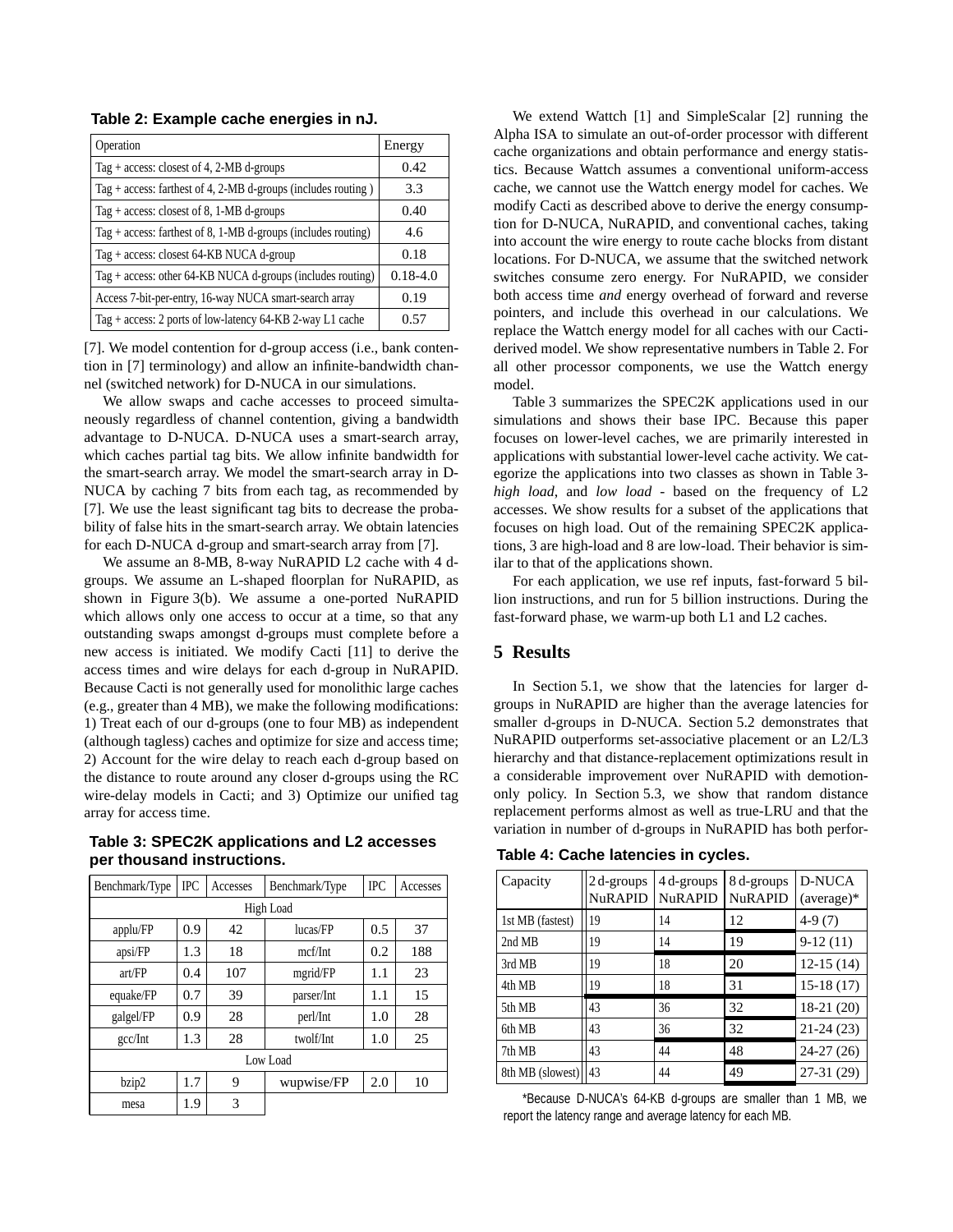

<span id="page-7-2"></span>**associative and distance-associative placement.**

mance and energy implications. [Section 5.4](#page-9-0) shows that NuRAPID outperforms D-NUCA in most applications and consumes less energy than both D-NUCA and the L2/L3 hierarchy.

## <span id="page-7-1"></span>**5.1 Cache Latencies**

In this section, we compare latencies of NuRAPID and D-NUCA. For an 8-MB NuRAPID, we show configurations of 2, 4, and 8 d-groups. We expect configurations with a few large dgroups to have longer latencies than those with many, small dgroups.

[Table 4](#page-6-3) shows cache latencies for the various configurations. The nth row shows the access latency of the nth fastest (and closest) megabyte. The first three columns show d-group configurations for NuRAPID. For example, the third and fourth row of the 4-d-group column have the same latency because the third and fourth row are in the same 2-MB d-group. The latencies for NuRAPID are derived from Cacti [11] cache latencies for various capacities and also include 8 cycles for the 8-way tag latency. (Recall from [Section 1](#page-0-0) that NuRAPID uses sequential tag-data access.)

As expected, the larger d-groups have longer access latencies than smaller ones. For example the fastest 1-MB d-group in the 8-d-group configuration has a latency of only 12 cycles, compared to a latency of 19 cycles for the fastest d-group in the 2-d-group configuration.

Two other behaviors are worth noting. First, as the number of d-groups increases, the latency of the slowest megabyte increases even as the latency of faster megabytes decreases. This behavior occurs because small, far d-groups are placed in remote locations on the floorplan. The second behavior is that when there are many d-groups, some have similar latency because they fit into the floorplan at about the same distance.

The fourth column in [Table 4](#page-6-3) shows latencies for the 8-MB, 16-way, D-NUCA which is divided into 128, 64-KB d-groups. Because each megabyte in D-NUCA contains many d-groups, we report both the range of latencies and average latency for each megabyte to facilitate comparison to our d-groups. When reporting latencies for D-NUCA, we report the latencies for each megabyte regardless of set mapping (i.e., the first megabyte contains different numbers of ways in different sets).

D-NUCA's latencies for fast and slow d-groups are lower

than our d-group latencies for three reasons. First, D-NUCA uses parallel tag-data access, not sequential tag-data access. Second, D-NUCA has small d-groups that allow fast access to the closest d-groups. Third, D-NUCA assumes a more aggressive, rectangular floorplan than the L-shaped floorplan we assume for our d-groups. However, in the next sections we will show that in spite of longer latencies for large d-groups, the placement and distance replacement policies in NuRAPID allow it to outperform D-NUCA.

## <span id="page-7-0"></span>**5.2 Placement and Replacement Policy Exploration**

#### **5.2.1 Set-Associative vs. Distance-Associative Placement**

In this section, we compare the performance of set-associative cache placement to decoupled, distance-associative placement in a non-uniform cache. We expect distance-associative placement to have a greater fraction of accesses to faster dgroups than set-associative placement.

Our comparison uses an 8-MB 8-way cache with 4 2-MB dgroups. (Although 8-way with 8 d-groups is simpler to understand, we use 4 d-groups because it is the primary configuration used throughout the results.) Because this design is an 8-way cache with 4 d-groups, in the set-associative-placement cache, each cache block can map to either of 2 frames within each dgroup. For distance-associative placement, the location of a cache block can be anywhere within any d-group. While the set-associative cache uses LRU replacement, NuRAPID uses LRU for data replacement and random for distance replacement. To isolate the effects of set-associative and d-a placement, *both* caches initially place blocks in the fastest d-group, demote replaced blocks to the next slower d-group, and use the next-fastest promotion policy. (In the next subsection, we show the next-fastest promotion policy is best.) This set-associative cache is similar to D-NUCA's best design with bubble replacement but with initial placement in the fastest d-group.

[Figure 4](#page-7-2) shows the fraction of cache accesses to each dgroup and the fraction of cache misses. The x-axis shows our applications with the average on the right. The black portion of each stacked bar represents the misses in the L2 cache. For the set-associative cache, an average of 74% of accesses hit in the first d-group. In contrast, the flexible placement policy of NuRAPID results in 86% of accesses hitting in the first dgroup. The set-associative cache also makes 8% of accesses to the last 2 d-groups, substantially more than NuRAPID's 2%. This experiment illustrates the benefits of decoupled distanceassociative placement.

#### **5.2.2 Distance Replacement Policy Exploration**

In this section, we evaluate the performance of the distance replacement policies explained in [Section 2.4.1.](#page-4-4) We use 4 dgroups of 2-MB each for NuRAPID. We use random distance replacement for each 2-MB d-group. We expect the distance replacement optimizations to improve performance over the demotion*-*only policy.

[Figure 5](#page-8-2) shows the distribution of accesses to different dgroups as a percentage of total L2 accesses for demotion-only,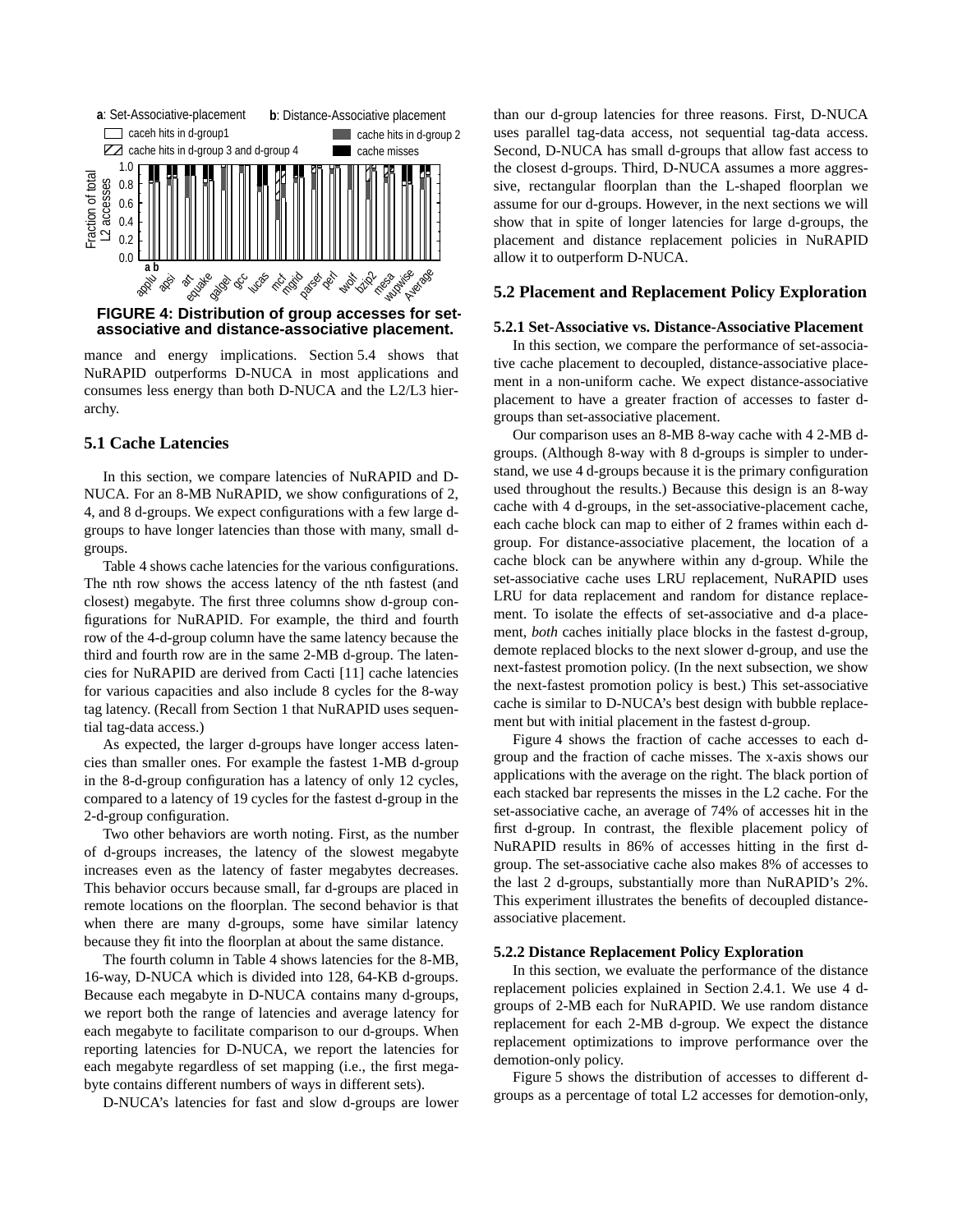

<span id="page-8-2"></span>next-fastest and fastest. The miss rates for NuRAPID remain the same for the three policies because, as mentioned in [Section 2.2,](#page-2-2) distance replacement does not cause evictions.

Next-fastest and fastest result in more L2 hits to the nearest d-groups compared to demotion-only. On average, demotiononly*,* next*-*fastest and fastest result in 50%, 84% and 86% accesses to the first d-group respectively. Because demotiononly does not allow the demoted blocks to be promoted upon future accesses, frequently-accessed blocks often become stuck in slower d-groups, thus decreasing the percentage of accesses to faster d-groups. Next-fastest and fastest solve this problem.

[Figure 6](#page-8-3) compares the performance of different policies with the baseline L2/L3 hierarchy. We also show the performance for an ideal case where every hit in NuRAPID hits in the first d-group, resulting in a constant 14-cycle hit latency. The yaxis shows the performance for demotion-only, next-fastest, fastest*,* and the ideal case relative to the base case performance.

The demotion-only policy performs slightly worse than the base case, while the next-fastest and fastest policies outperform the base case and perform almost as well as the ideal case. As shown in [Figure 5](#page-8-2), the percentage of accesses hitting in slower d-groups for both next-fastest and fastest is small*,* so performance near the ideal case is expected. On average, demotiononly performs 0.3% worse as compared to the base case, and the performance improvements for the next-fastest, fastest, and ideal relative to the base case are 5.9*%,* 5.6%, and 7.9% respectively*.* On average, next-fastest and fastest perform within 98% and 97% of the ideal case performance respectively.

The next-fastest and fastest policies show more performance improvements for high-load applications than for low-load applications. Both next-fastest and fastest show maximum improvements for the high-load application *art*. The distance replacement optimizations distribute the large working set in *art* in faster d-groups, resulting in 43% improvement for nextfastest and 42% improvement for fastest*.* On average, next-fastest shows performance improvements of 6.9% and 1.7%, while fastest shows performance improvements of 6.6% and 1.3% for the high-load and low-load applications respectively. Low-load applications provide less opportunity for a high-performance L2 cache, lessening the effect of distance associativity on overall performace.

Because the next-fastest policy performs better than the fastest policy, we choose next-fastest as our optimal distance replacement policy and do not show fastest any more.

## <span id="page-8-1"></span>**5.3 Design Sensitivity**

In this section, we discuss the impact of distance replacement policies and the number of d-groups on performance of NuRAPID.

#### <span id="page-8-0"></span>**5.3.1 LRU approximation**

We compare the performance of random distance replacement with true LRU. We do not show any graph here. The performance gap between LRU and random distance replacement is significant only for demotion-only*.* A 4-d-group NuRAPID, using demotion-only and perfect-LRU has 64% first-group accesses on average. Random distance replacement has 54% first d-group accesses on average*.* A random policy increases the chances of a frequently-accessed block being demoted. Because demotion-only does not promote the blocks from slower to faster d-groups, demoted blocks become stuck. In contrast*,* random performs nearly as well as true-LRU for nextfastest. On average, for next-fastest*,* random distance replacement has 84% accesses in the first d-group. and LRU distance replacement has 87% accesses in the first d-group*.* By giving demoted blocks a chance to be promoted, the next-fastest policy compensates for errors in random distance replacement. For the remainder of the paper, all NuRAPID results use random distance replacement and next-fastest promotion policy.

### <span id="page-8-4"></span>**5.3.2 Number of distance-groups**

In this section, we compare results for NuRAPID using 2, 4, and 8 d-groups. We expect to see a performance trade-off between the larger capacity of large, slow d-groups and the lower latency of small, fast d-groups.

[Figure 7](#page-9-1) shows the distribution of accesses to different d-



<span id="page-8-3"></span>**FIGURE 6: Performance of NuRAPID policies.**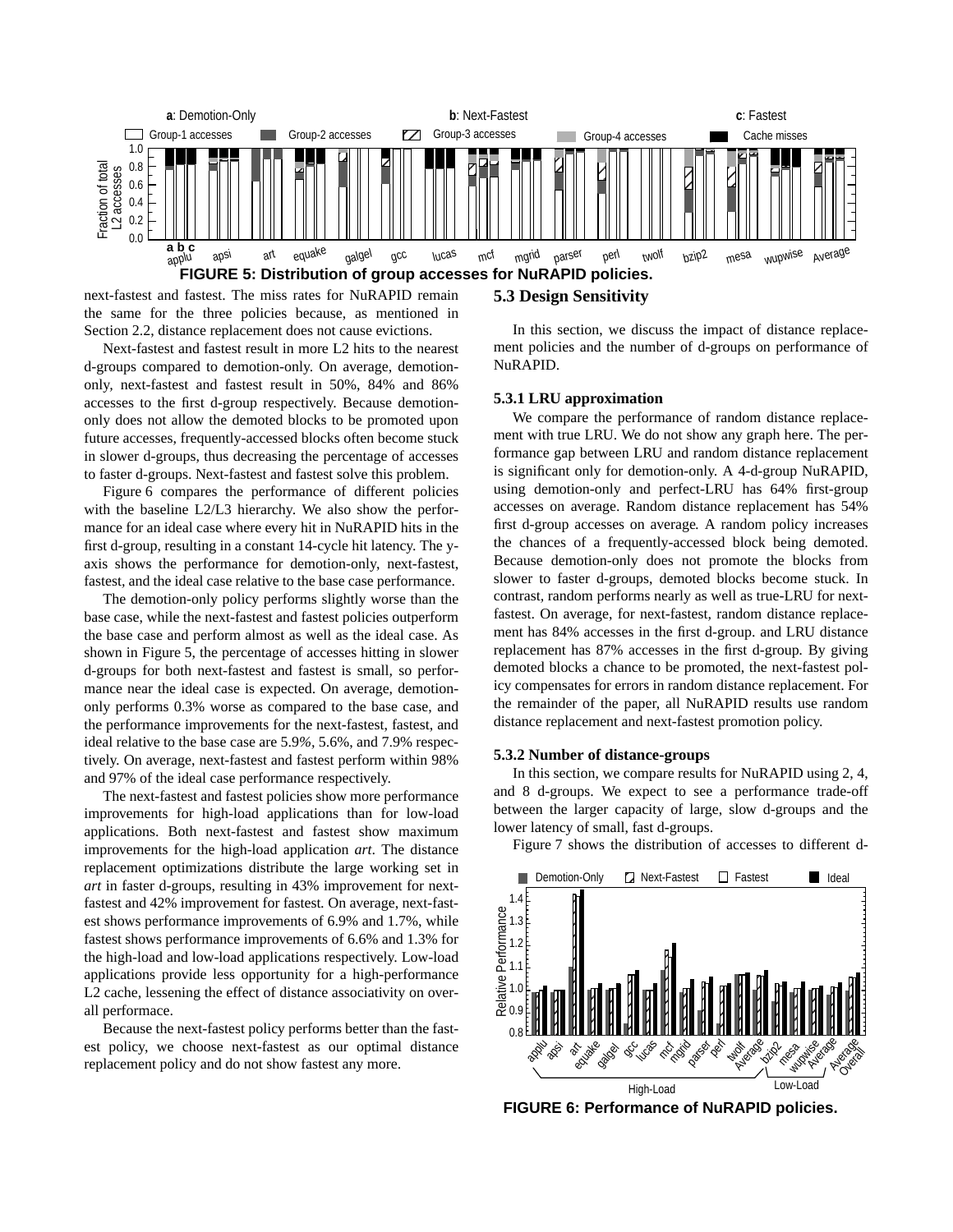

<span id="page-9-1"></span>groups for 2-d-group, 4-d-group, and 8-d-group NuRAPIDs. The white portion of the stacked bars represent first-group accesses, the striped portion represents accesses to remaining d-groups and black-portion represents misses. The bar for 4-dgroups is the same as for next-fastest in [Figure 5](#page-8-2).

On average, the 2, 4, and 8-d-group NuRAPIDs have 90%, 85% and 77% accesses to the first d-group respectively. As the capacity of individual d-groups decreases, the percentage of accesses to the fastest d-group also decreases. (Note that miss rates are the same in all three cases because total cache capacity is the same.) A substantial decrease in accesses to the fastest dgroup occurs between 4 and 8 d-groups because many of our applications' working sets do not fit in the 1-MB d-groups of the 8-d-group NuRAPID. In contrast, the decrease in accesses to the fastest d-group is smaller between 4 and 2 d-groups.

[Figure 8](#page-9-2) shows the performance of 2, 4, and 8-d-group NuRAPIDs relative to the base case. The 4-d-group performance numbers are the same as the ones shown in [Figure 6](#page-8-3) for the next-fastest policy. The 2-d-group NuRAPID shows only marginal improvement over the base case, whereas the 4- and 8-d-group NuRAPIDs significantly outperform the base case. On average, the 2-d-group, 4-d-group and 8-d-group NuRAP-IDs perform 0.5%, 5.9% and 6.1% better than the base case respectively. The small increase in fastest-d-group accesses for the 2-d-group NuRAPID over the 4-d-group NuRAPID does not offset the increased latency of the large, 4-MB d-groups.

The 8-d-group results show that the higher latency of the small d-groups does not offset their reduced capacity. Because the 8-d-group NuRAPID has small, 1-MB d-groups, it incurs 2.2 times more swaps due to promotion compared to the 4-dgroup NuRAPID, while performing only 0.2% better than the 4-d-group NuRAPID. As we will see in the next section, the additional swaps substantially increase the energy of the 8-dgroup NuRAPID.

## <span id="page-9-0"></span>**5.4 Comparison with D-NUCA**

In this section, we compare the performance and energy of NuRAPID and D-NUCA. For D-NUCA energy and performance, we use the ss-energy and ss-performance policies, respectively, which were identified by [7] as *separately* optimal while we have a *single* design for NuRAPID. Both of these policies use the smart search array mentioned in [Section 4](#page-5-0). Recall that by default, D-NUCA searches for a cache block in *every* dgroup. Ss-energy accesses the smart search array while only searching closest relevant d-group; if additional d-group

accesses are needed, the partial tag matches narrow the search. Ss-performance uses the smart-search array to identify misses early but still searches all d-groups. If no partial-tag-match occurs in the smart-search array, a miss can be initiated before accesses to the d-group tag arrays return. Recall also the infinite switched-network and smart-search bandwidth advantage we give to D-NUCA (discussed in [Section 4](#page-5-0)) and that D-NUCA is multibanked. In contrast, NuRAPID is one-ported and nonbanked [\(Section 2.3\)](#page-3-1).

### **5.4.1 Performance**

[Figure 9](#page-10-0) shows the performance comparison of 4-d-group and 8-d-group NuRAPIDs with D-NUCA's ss-performance policy. The black bars represent the performance of D-NUCA, 4-d-group NuRAPID, and 8-d-group NuRAPID relative to the base case. The 4-d-group NuRAPID and 8-d-group NuRAPID numbers are the same as those in [Figure 8.](#page-9-2)

The 4-d-group and 8-d-group NuRAPIDs outperform D-NUCA for most applications because the flexible placement policy, reduced swaps, and elimination of ss-performance's parallel tag searches offset the longer latencies of the NuRAPID d-groups. The large bandwidth provided by the multiple banks and switched network of D-NUCA is consumed by both frequent swaps and parallel tag searches on each access. (We discuss swaps, which also relate to energy, in more detail in the next subsection.) The 4-d-group and 8-d-group NuRAP-IDs outperform D-NUCA by 2.9% and 3.0% respectively on average and up to 15%. The performance improvement over the base case for D-NUCA, 4-d-group NuRAPID, and 8-d-group NuRAPID are 2.9%, 5.9% and 6.0% respectively.

<span id="page-9-2"></span>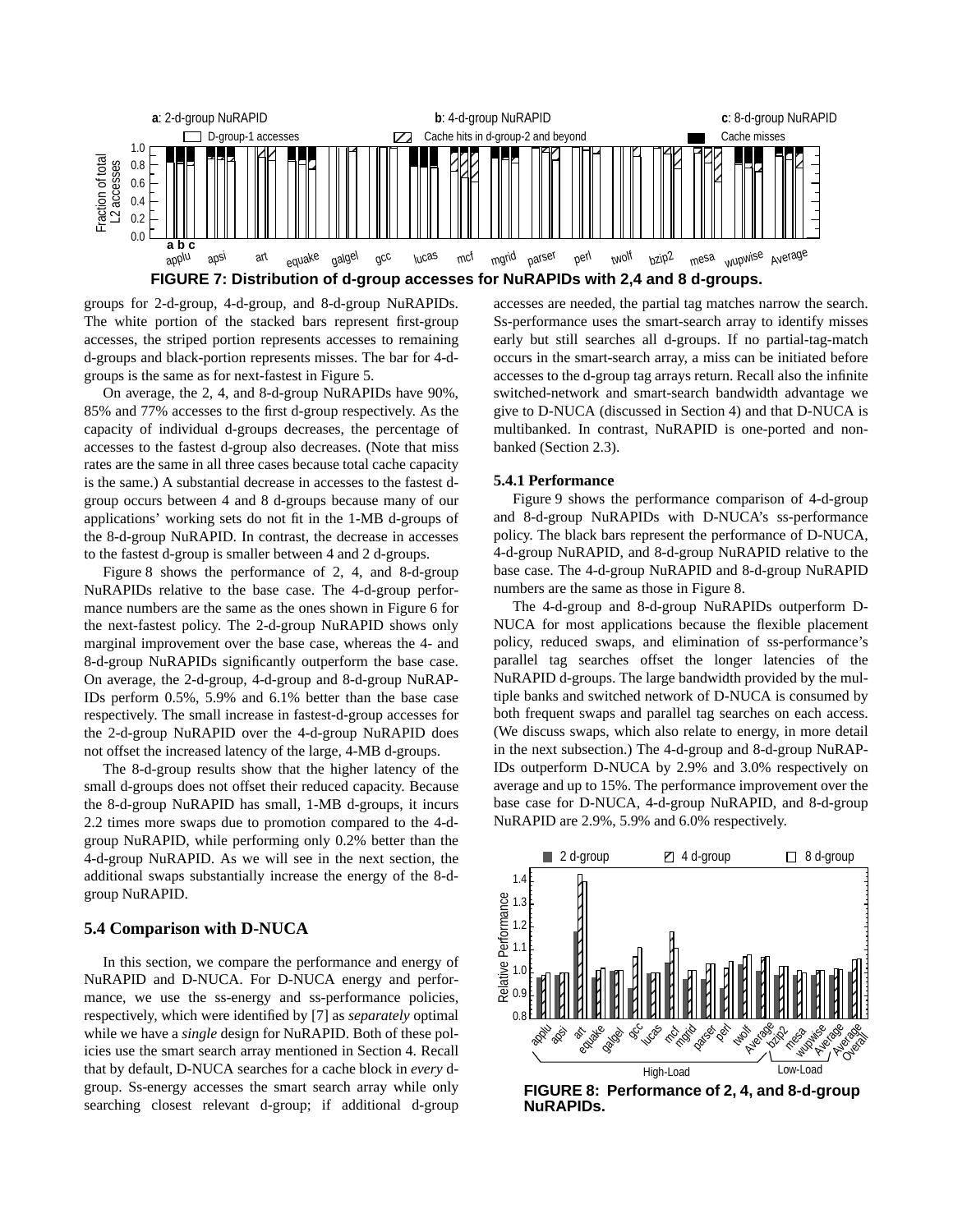

<span id="page-10-0"></span>For high-load applications, NuRAPID's advantage is greater. The 4-d-group and 8-d-group NuRAPIDs outperform the base case by 6.9% and 7.1%, and D-NUCA by 3.1% and 3.3%. Low-load applications, with fewer L2 accesses, do not benefit as much. An exception is *wupwise,* which has little data reuse, preventing promotions (and fast accesses) in D-NUCA. For *wupwise* the d-a placement policy allows the 4-d-group NuRAPID to outperform D-NUCA by 6.1%.

D-NUCA outperforms NuRAPID in four applications, *applu, twolf*, *perl,* and *bzip2* by 1.0%,2.9%, 2.7% and 2.9% respectivel*y. Applu, twolf* and *perl*, despite being high-load applications, have small working sets, resulting in more frequent fast accesses for D-NUCA.

In [7] D-NUCA outperforms the base case by 9% for 70nm technology compared to our value of 2.9%. However, for most applications those results were based on simulations running only 200 million instructions which do not fill the 8-MB cache. We run 5 billion instructions for all applications to simulate cache activity more accurately. (We also ran simulations for the same number of instructions as [7] and obtained results similar to theirs.)

### **5.4.2 Energy**

[Figure 10](#page-10-1) compares cache energy for the ss-energy D-NUCA and the 4- and 8-d-group NuRAPIDs. Below the bars,

we show the average number of d-groups touched per cache access. The bars represent cache energy (including the overheads discussed in [Section 4](#page-5-0)) relative to the combined energy of the base L2 and L3 caches. We show both d-group accesses and energy as their relationship is not straightforward. (For example, close and far d-groups have different access energies due to wires as shown in [Table 2](#page-6-1), and in D-NUCA some dgroup accesses do not return a block because a smart-search incorrectly targeted a d-group.) However, d-group accesses provide a guide to discussing energy comparisons. We expect NuRAPID to consume substantially less energy than D-NUCA because of reduced d-group accesses and because D-NUCA's placement policy causes many accesses to far, high-energy dgroups.

D-NUCA, 4-d-group, and 8-d-group NuRAPIDs have an average of 3.1, 1.2, and 1.5 d-group accesses per cache access. The large difference between D-NUCA and NuRAPID is due to reduced swaps required under the d-a placement policy. The large reduction in d-group accesses for NuRAPID dramatically reduces bandwidth requirements, obviating the need for D-NUCA's switched network. The smaller reduction in accesses between the 4-d-group and 8-d-group NuRAPIDs occurs because of reduced swaps. This reduction is due not to placement policy but rather to the 4-d-group NuRAPID's better capture of the working-set, as described in [Section 5.3.2](#page-8-4). Relative to D-NUCA, the 4-d-group NuRAPID performs particularly well for applications shown in [Section 5.2](#page-7-0) to have the vast majority of accesses to the fastest d-group and high L2 miss rates, such as *lucas, mgrid,* and *wupwise.* For these applications, D-NUCA's initial placement causes many swaps and accesses to slow d-groups. In contrast, the 4-d-group NuRAPID initially places blocks in the fastest d-group, incurring few swaps and accesses to slow d-groups.

When our energy models are applied, D-NUCA, the 4-dgroup NuRAPID, and the 8-d-group NuRAPID have relative cache energies of 4.4, 0.96, and 1.81 compared to the base. The 4-d-group NuRAPID is clearly best. The many swaps required to move blocks to the closest d-group greatly penalize D-NUCA. To a lesser extent, swaps discussed earlier penalize the 8-d-group NuRAPID, preventing net energy savings. Finally, considering both energy and performance we show



<span id="page-10-1"></span>**FIGURE 10: Cache energy comparison of NuRAPID and D-NUCA.**